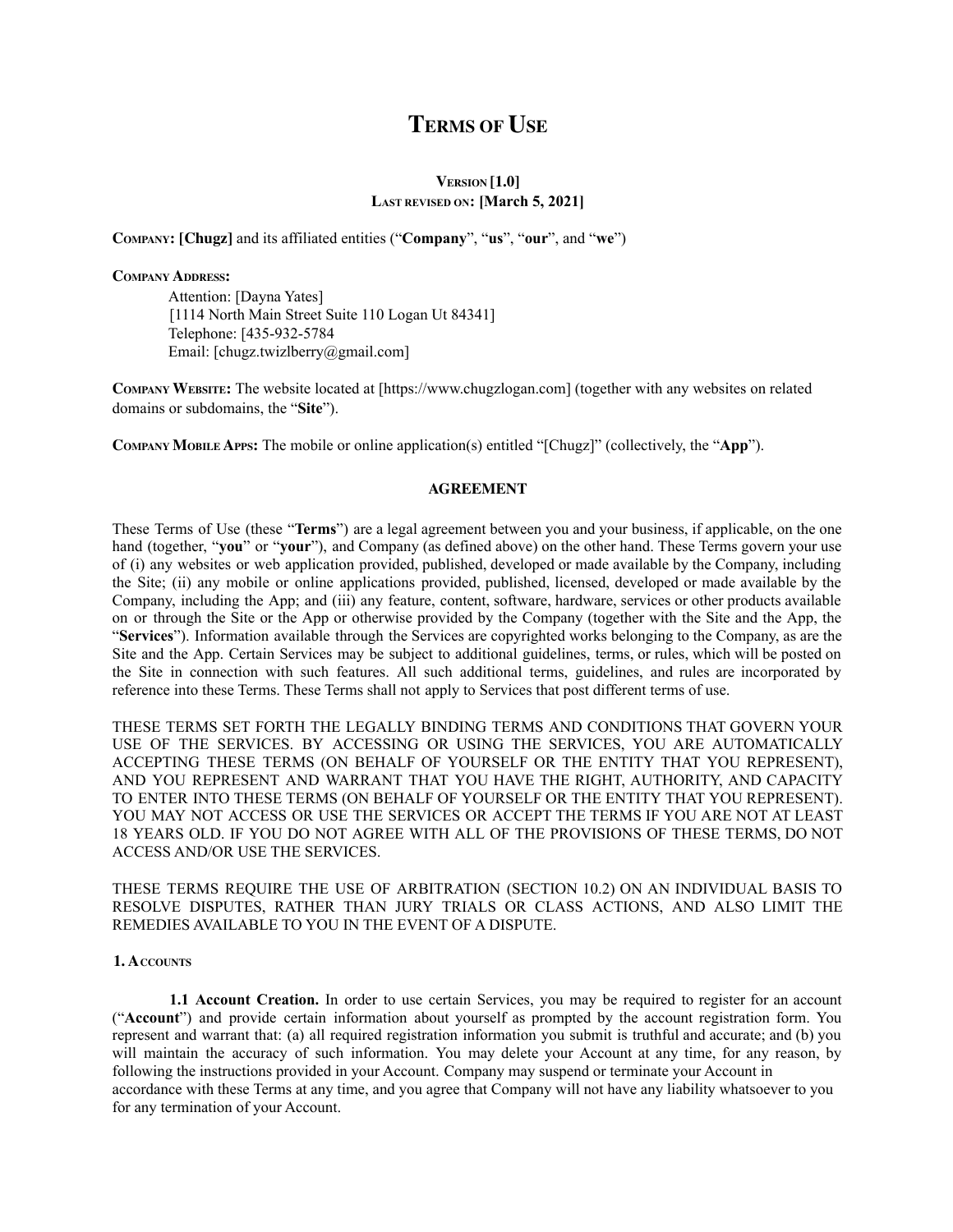**1.2 Account Responsibilities.** You are responsible for maintaining the confidentiality of your Account login information and are fully responsible for all activities that occur under your Account. You agree to immediately notify Company of any unauthorized use, or suspected unauthorized use of your Account or any other breach of security. Company cannot and will not be liable for any loss or damage arising from your failure to comply with the above requirements. Furthermore, you accept all risks associated with the unauthorized access to your Account.

**1.3 Account Notices.** By providing us with your email address, you agree to receive all required notices electronically, to the email address provided. Notices will be provided in HTML in the text of the e-mail delivered to you, or through a link to the appropriate page on the Site, accessible through any standard, commercially available Internet browser.

## **2. ACCESS TO THE SERVICES**

**2.1 License.** Company grants you a non-transferable, non-exclusive, revocable, non-sublicenseable, limited license to use and access the Services solely for your own personal, noncommercial use (the "**License**"), which License is expressly conditioned upon compliance with these Terms and is specifically subject to any restrictions set forth herein. This License is revocable by Company at any time without notice or warning, and the Company will not be liable to you or to any third party for any such revocation. Unless explicitly stated herein, nothing in the Terms may be construed as conferring any license to any intellectual property rights, whether by estoppel, implication or otherwise.

**2.2 Certain Restrictions.** The License granted to you in these Terms are subject to the following restrictions: (a) you shall not license, sell, rent, publish, provide, lease, transfer, assign, distribute, host, or otherwise commercially exploit the Services, whether in whole or in part, or any content displayed through the Services; (b) you shall not modify, make derivative works of, disassemble, reverse compile or reverse engineer any part of the Services; (c) you shall not access the Services in order to build a similar or competitive website, product, or service; (d) except as expressly stated herein, no part of the Services may be copied, reproduced, distributed, republished, downloaded, displayed, posted or transmitted in any form or by any means; (e) you shall remain at all times in compliance with the Acceptable Use Policy set forth below, and (f) you are at least eighteen (18) years of age. You may not assist any third party in carrying out these prohibited activities. Unless otherwise indicated, any future release, update, or other addition to functionality of the Services shall be subject to these Terms. All copyright and other proprietary notices displayed through the Services (or on any content displayed through the Services) must be retained on all copies thereof.

# **2.3 Acceptable Use Policy.** The following terms constitute our "**Acceptable Use Policy**":

**(a)** You agree not to use the Services to collect, upload, transmit, display, or distribute any User Content or to take any action that: (i) violates any third-party right, including any copyright, trademark, patent, trade secret, moral right, privacy right, right of publicity, or any other intellectual property or proprietary right; (ii) is unlawful, harassing, abusive, tortious, threatening, harmful, invasive of another's privacy, vulgar, defamatory, false, intentionally misleading, trade libelous, pornographic, obscene, patently offensive, promotes racism, bigotry, hatred, or physical harm of any kind against any group or individual or is otherwise objectionable; (iii) is harmful to minors in any way; or (iv) is in violation of any law, regulation, or obligations or restrictions imposed by any third party.

**(b)** In addition, you agree not to: (i) upload, transmit, or distribute to or through the Services any computer viruses, worms, or any software intended to damage or alter a computer system or data; (ii) send through the Services unsolicited or unauthorized advertising, promotional materials, junk mail, spam, chain letters, pyramid schemes, or any other form of duplicative or unsolicited messages, whether commercial or otherwise; (iii) use the Services to harvest, collect, gather or assemble information or data regarding other users, including e-mail addresses, without their consent; (iv) interfere with, disrupt, or create an undue burden on servers or networks connected to the Services, or attempt to do so, including via sending a virus, overloading, flooding, spamming, mail-bombing, or scripting, or violate the regulations, policies or procedures of the networks over which the Services are available; (v) attempt to gain unauthorized access to the Services (or to other computer systems or networks connected to or used together with any Services), whether through password mining or any other means; (vi) harass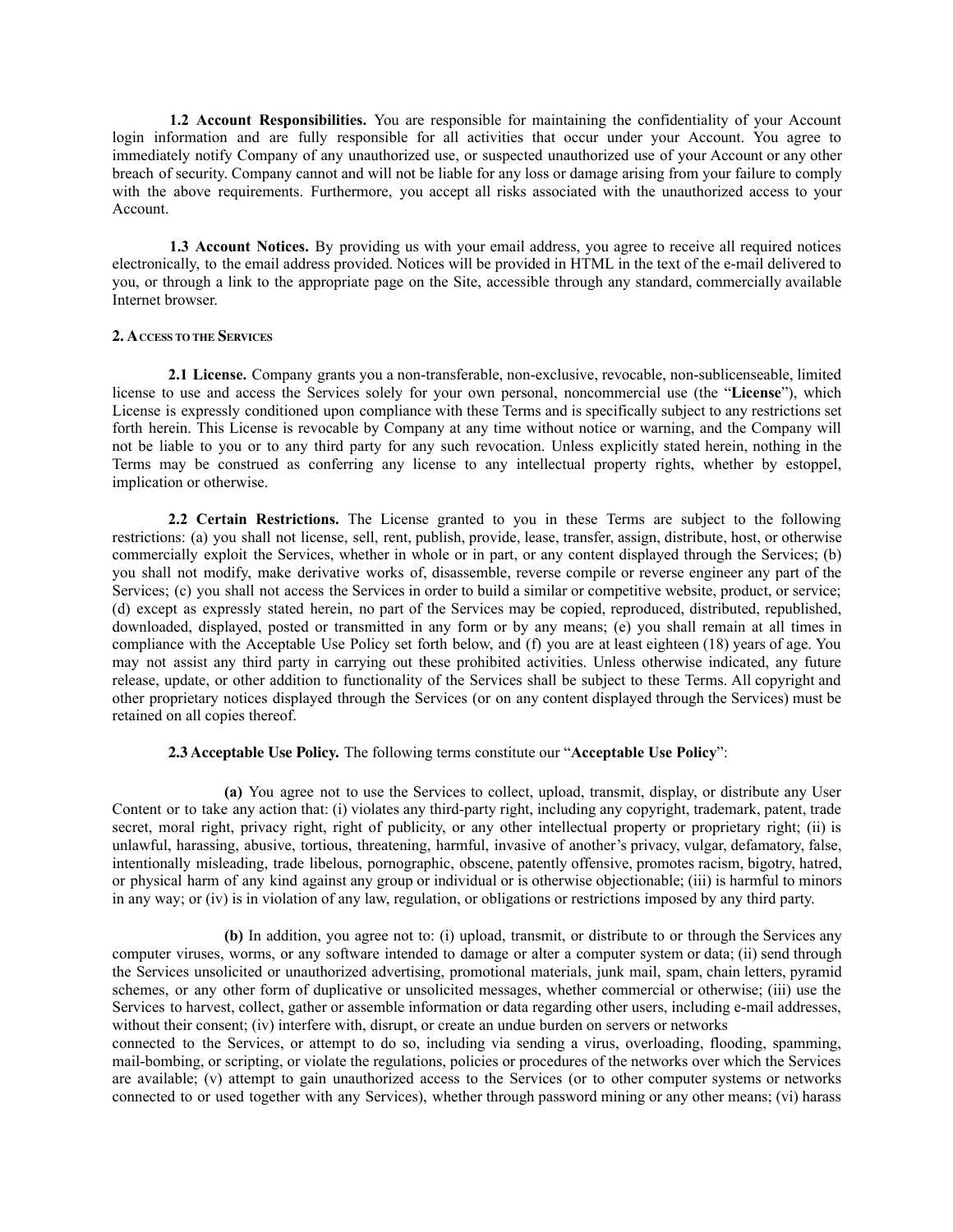or interfere with any other user's use and enjoyment of the Services; (vii) use any engine, browser, avatar, intelligent agent, robot, spider, scraper, deep link, software or automated agents, tools, algorithms, programs, methodology or scripts to access, acquire, navigate, search, copy or monitor the Services or any content thereof, to produce multiple accounts on the Services, or to generate automated searches, requests, or queries to (or to strip, scrape, or mine data from) the Services (provided, however, that we conditionally grant to the operators of public search engines revocable permission to use spiders to copy materials from the Services for the sole purpose of and solely to the extent necessary for creating publicly available searchable indices of the materials available on the Services, but not caches or archives of such materials, subject to any parameters that we may set forth elsewhere in these Terms or in our robots.txt files); (vii) access, tamper with, or use non-public areas of the Services, Company's computer systems, or the technical delivery systems of Company's suppliers, contractors or partners; (viii) probe, scan, or test the vulnerability of any system or network or breach or circumvent any security or authentication measures used in connection with the Services; (ix) forge any TCP/IP packet header or any part of the header information in any email or posting, or in any way use the Services to send altered, deceptive or false source-identifying information; (x) commercially exploit any content on the Services other than content provided by you; (xi) modify, make derivative works of, disassemble, reverse compile or reverse engineer any part of the Services; (xii) access the Services in order to build a similar or competitive website, product, or service; (xiii) use the Services in a way that distracts or prevents you from obeying traffic or safety laws; (xiv) use the Services for any illegal activity or goods or in any way that exposes you, other users of the Services, our supplier, contractors or partners, or Company to harm; or (xv) otherwise use the Services except as expressly allowed under these Terms.

**2.4 Modification.** Company reserves the right, at any time, to modify, suspend, or discontinue any Services (in whole or in part) or the License with or without notice to you, or any fees charged for the Services (the "**Fees**"). You agree that Company will not be liable to you or to any third party for any modification, suspension, or discontinuation of the Services or the License or the Fees, or any parts thereof.

**2.5 No Support or Maintenance.** You acknowledge and agree that Company will have no obligation to provide you with any support or maintenance in connection with the Services, unless expressly agreed in writing.

**2.6 Ownership.** You acknowledge that all the Intellectual Property Rights (as defined herein) in the Services and its content are owned by Company or Company's suppliers, contractors or partners. The Company has the right to assign, transfer or sell any such rights or content to a third party, who in turn may have the right to assign, transfer or sell any such rights or content Neither these Terms (nor your access to the Services) transfers to you or any third party any rights, title or interest in or to such intellectual property rights, except for the limited access rights expressly granted you in the License. Company and its suppliers, contractors and partners reserve all rights not granted in these Terms. There are no implied licenses granted under these Terms.

**2.7 Intellectual Property Rights.** For the purposes of these Terms, "**Intellectual Property Rights**" means all intellectual property rights worldwide arising under statutory or common law, and whether or not perfected, including, without limitation, all (i) patents, patent applications and patent rights; (ii) rights associated with works of authorship including copyrights, copyright applications, and copyright registrations; (iii) rights relating to the protection of trade secrets and confidential information; (iv) any other proprietary rights relating to intangible property (other than trademark, trade dress, or service mark rights); (v) divisions, continuations, renewals, reissues and extensions of the foregoing (as and to the extent applicable) now existing, hereafter filed, issued or acquired; and (vi) all goodwill associated with any of the foregoing.

## **3. USER CONTENT**

**3.1 User Content.** "**User Content**" means any and all information and content that a user submits to, or uses with, the Services (e.g., content in the user's profile or postings). You are solely responsible for your User Content. You assume all risks associated with use of your User Content, including any reliance on its accuracy, completeness or usefulness by others, or any disclosure of your User Content that personally identifies you or any third party. You hereby represent and warrant that your User Content does not violate our Acceptable Use Policy (defined in Section 3.3). You may not represent or imply to others that your User Content is in any way provided, sponsored or endorsed by Company. Because you alone are responsible for your User Content, you may expose yourself to liability if, for example, your User Content violates the Acceptable Use Policy. Company is not obligated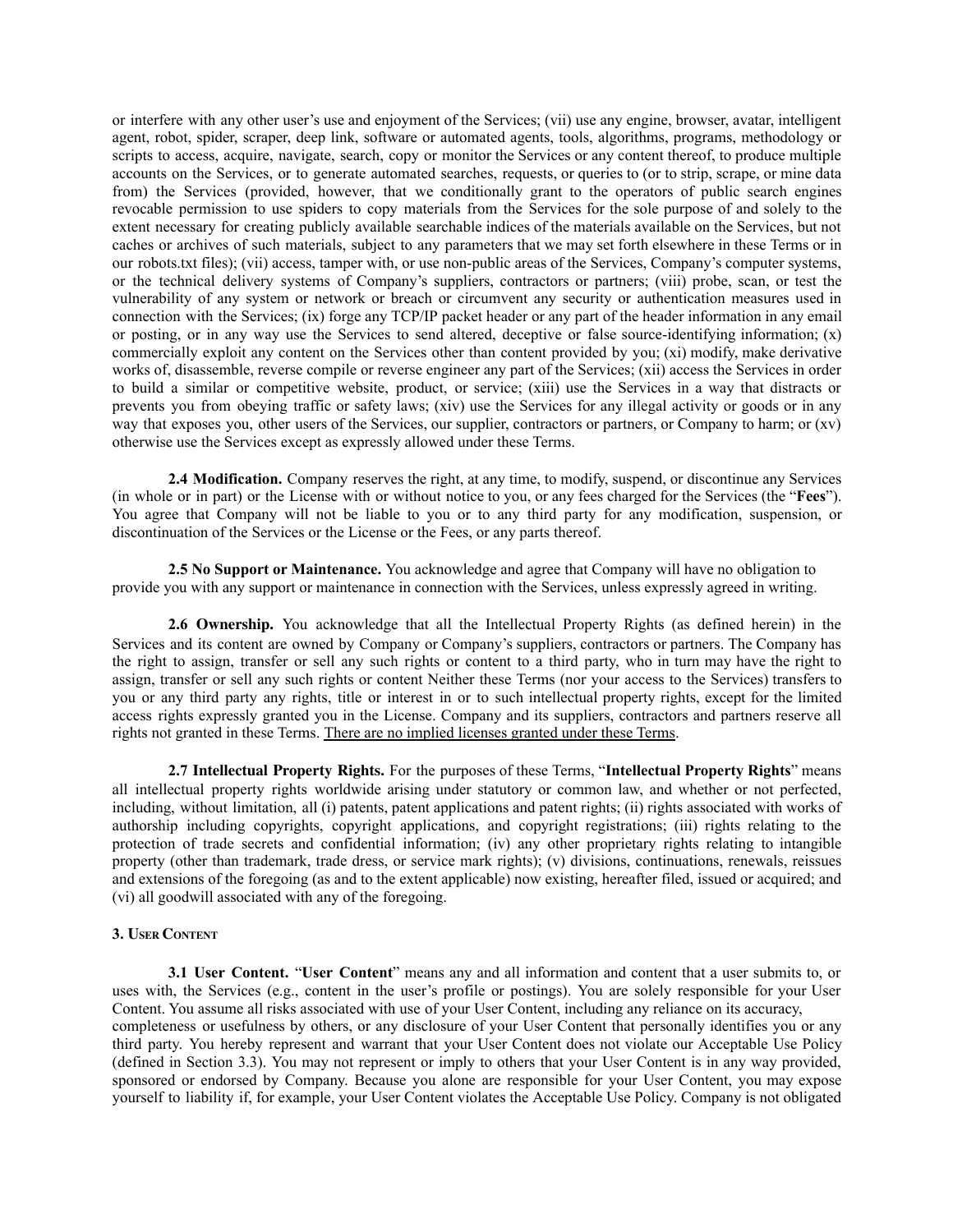to backup any User Content, and your User Content may be deleted at any time without prior notice. You are solely responsible for creating and maintaining your own backup copies of your User Content if you desire.

**3.2 License.** You hereby grant (and you represent and warrant that you have the right to grant) to Company, an irrevocable, nonexclusive, perpetual, royalty-free and fully paid, worldwide license to reproduce, distribute, publicly display and perform, prepare derivative works of, incorporate into other works, and otherwise use and exploit your User Content, and to grant sublicenses of the foregoing rights with multiple levels of sublicensees, for the purposes of including your User Content in the Services and for any other uses or purposes which Company may have for such User Content, subject to applicable privacy laws. You hereby irrevocably waive (and agree to cause to be waived) any claims and assertions of moral rights or attribution with respect to your User Content.

**3.3 Copyright Policy.** Company respects the intellectual property of others and asks that users of our Services do the same. In connection with the Services, we have adopted and implemented a policy respecting copyright law that provides for the removal of any infringing materials and for the termination, in appropriate circumstances, of users of our online Services who are repeat infringers of intellectual property rights, including copyrights. If you believe that one of our users is, through the use of the Services, unlawfully infringing the copyright(s) in a work, and wish to have the allegedly infringing material removed, the following information in the form of a written notification (pursuant to 17 U.S.C. § 512(c)) must be provided to Company's CEO:

- 1. your physical or electronic signature;
- 2. identification of the copyrighted work(s) that you claim to have been infringed;
- 3. identification of the material on our services that you claim is infringing and that you request us to remove;
- 4. sufficient information to permit us to locate such material;
- 5. your address, telephone number, and e-mail address;
- 6. a statement that you have a good faith belief that use of the objectionable material is not authorized by the copyright owner, its agent, or under the law; and
- 7. a statement that the information in the notification is accurate, and under penalty of perjury, that you are either the owner of the copyright that has allegedly been infringed or that you are authorized to act on behalf of the copyright owner.

**4.** Please note that, pursuant to 17 U.S.C. § 512(f), any misrepresentation of material fact (falsities) in a written notification automatically subjects the complaining party to liability for any damages, costs and attorney's fees incurred by us in connection with the written notification and allegation of copyright infringement.

**5.** Please also note that the Company's CEO shall act as the Company's "Copyright Agent" for purposes of this copyright policy, and thus any written notifications pursuant to this section should be directed to the Company's CEO.

**5.1 Other Users.** Each user of any Service is solely responsible for any and all of its own User Content. Because we do not control User Content, you acknowledge and agree that we are not responsible for any User Content, whether provided by you or by others. We make no guarantees regarding the accuracy, currency, suitability, or quality of any User Content. Your interactions with other users of any Services are solely between you and such users. You agree that Company will not be responsible for any loss or damage incurred as the result of any such interactions. If there is a dispute between you and any other user of any Service, we are under no obligation to become involved.

**5.2 Enforcement.** You hereby authorize us, and we reserve the right (but have no obligation) to review any User Content, to monitor your use of the Services, and to investigate and/or take appropriate action against you in our sole discretion if you violate the Acceptable Use Policy or any other provision of these Terms or otherwise create liability for us or any other person. Such action may include removing or modifying your User Content, terminating your Account in accordance with Section 8, and/or reporting you to law enforcement authorities.

**5.3 Feedback.** If you provide Company with any feedback or suggestions regarding the Services ("**Feedback**"), you hereby assign to Company all rights in such Feedback and agree that Company shall have the right to use and fully exploit such Feedback and related information in any manner it deems appropriate. Company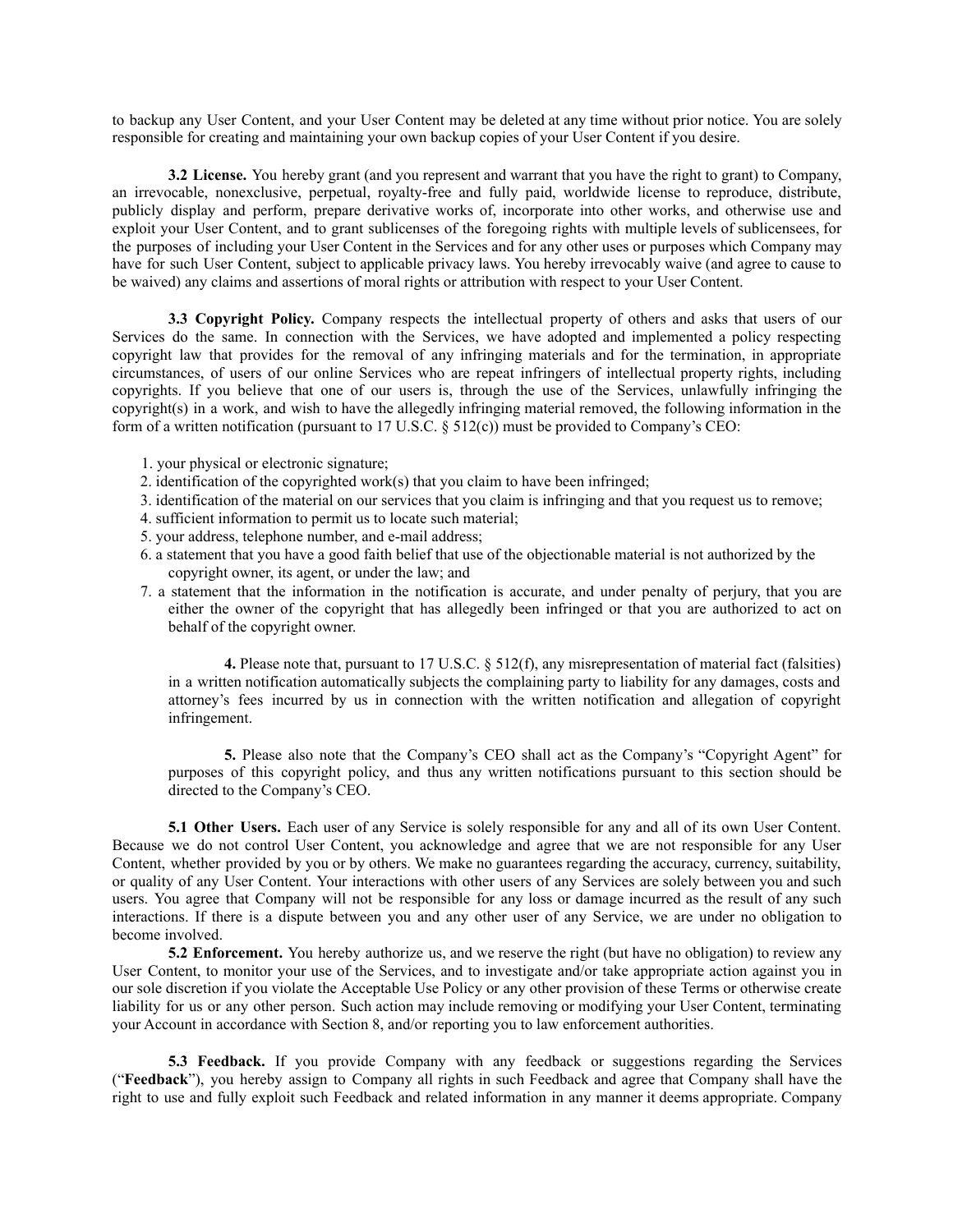will treat any Feedback you provide to Company as non-confidential and non-proprietary. You agree that you will not submit to Company any information or ideas that you consider to be confidential or proprietary.

**5.4 Termination of Account.** You understand that any termination of your Account may involve deletion of your User Content associated with your Account from our live databases. Company will not have any liability whatsoever to you for any termination of your Account or deletion of your User Content.

## **6. PAYMENT TERMS.**

**6.1 Paid Services.** Company may offer Services to be paid for on a recurring basis ("**Subscription Services**") or on an as-used basis ("**A La Carte Services**" and, together with the Subscription Services, "**Paid** Services"). Company has the right to change, delete, discontinue or impose conditions on Paid Services or any feature or aspect of a Paid Service, including the Fees associated with such Paid Services. By using any Paid Services, you hereby agree to pay in full any applicable Fees for such Paid Services which may be established by Company from time to time. Fees shall be established and communicated via email, a posting through the Services (such as on the Site or in the App), or a notice posted inside or delivered to your Account, or as otherwise agreed by written agreement or order form.

**6.2 Changes to Fees.** Company reserves the right to change any Fees upon thirty (30) days' advance notice. Notice of any Fee changes may be delivered via email, a posting through the Services (such as on the Site or in the App), or a notice posted inside or delivered to your Account. You agree to periodically review Company pricing and policies made available through the Services in order to stay informed. Your continued use of any Paid Services affected by a change in Fees will constitute your agreement to such changes and authorization for the Company to collect any such Fees on a going forward basis. Any change to Fees and other charges will not be applicable until after the thirty-day notice period but shall apply automatically to any subsequent billing period or renewal. Failure to comply with or otherwise pay Fees due is a material breach of the Terms.

**6.3 Non-Refundable; Taxes.** All Fees (including professional services such as installation and training) are non-refundable. All Fees are exclusive of any and all taxes imposed by taxing authorities, You are responsible for all taxes applicable to the Fees and charges in any applicable jurisdiction.

**6.4 Payment.** Fees may be paid by debit card, credit card, or other form that Company communicates in writing as being acceptable. If you link a debit or credit card to your account, you hereby authorize us to collect all Fees by debit from your linked debit card or charge to your linked credit card without further authorization, including any charges or fees incurred as a result of such debit or charge. Regardless of payment method, we reserve the right to collect Fees from any balance in your Account or from your linked bank account.

**7. INDEMNIFICATION.** You agree to indemnify and hold Company (and its officers, employees, and agents) harmless, including costs and attorneys' fees, from any claim or demand made by any third party due to or arising out of (a) your use of the Services, (b) your violation of these Terms, (c) your violation of applicable laws or regulations or (d) your User Content. Company reserves the right, at your expense, to assume the exclusive defense and control of any matter for which you are required to indemnify us, and you agree to cooperate with our defense of these claims. You agree not to settle any matter without the prior written consent of Company. Company will use reasonable efforts to notify you of any such claim, action or proceeding upon becoming aware of it.

## **8. THIRD-PARTY LINKS & ADS; OTHER USERS**

**8.1 Third-Party Links & Ads.** The Services may contain links to third-party websites and services, and/or display advertisements for third parties (collectively, "**Third-Party Links & Ads**"). Such Third-Party Links & Ads are not under the control of Company, and Company is not responsible for any Third-Party Links & Ads. Company provides access to these Third-Party Links & Ads only as a convenience to you, and does not review, approve, monitor, endorse, warrant, or make any representations with respect to Third-Party Links & Ads. You use all Third-Party Links & Ads at your own risk, and should apply a suitable level of caution and discretion in doing so. When you click on any of the Third-Party Links & Ads, the applicable third party's terms and policies apply, including the third party's privacy and data gathering practices. You should make whatever investigation you feel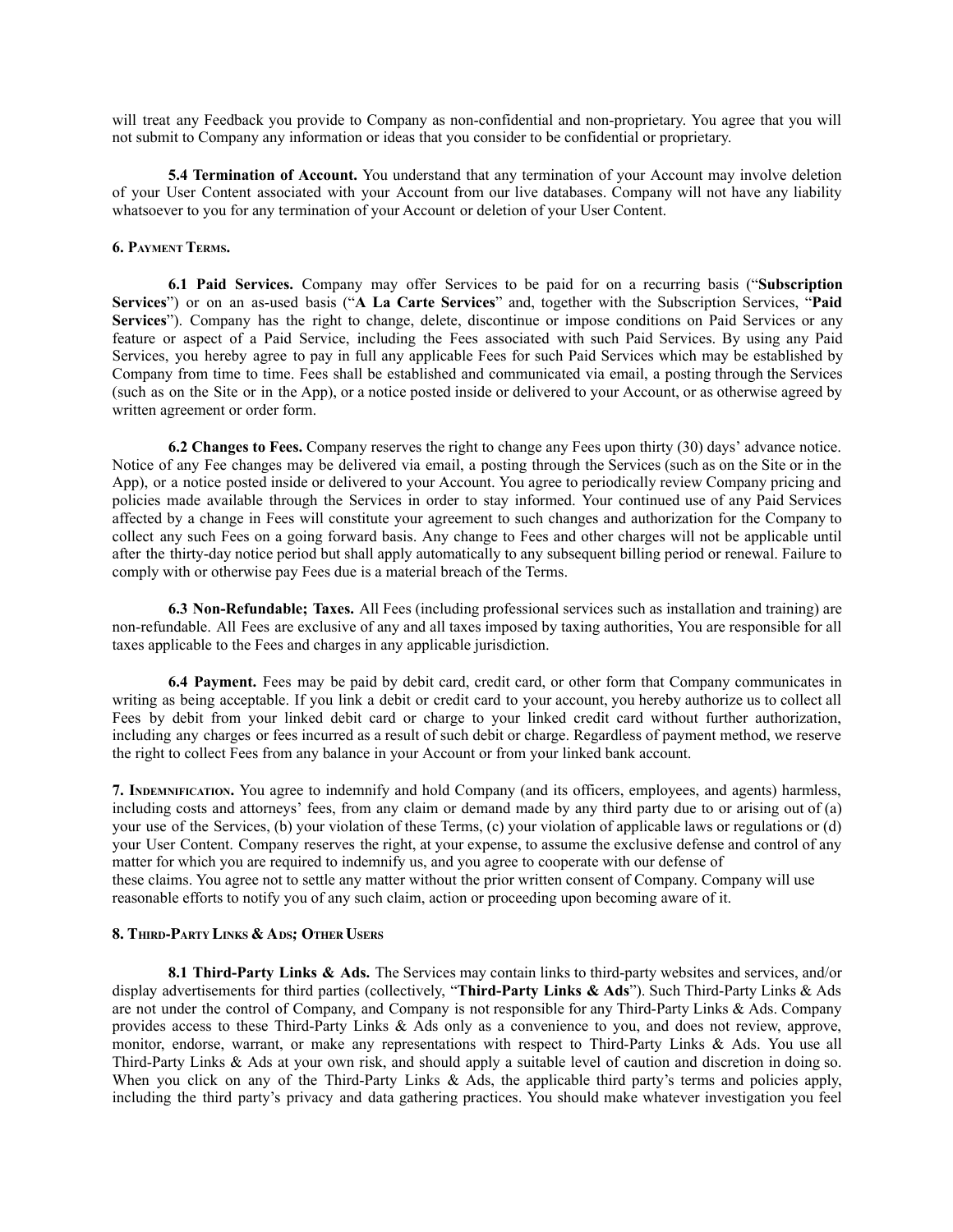necessary or appropriate before proceeding with any transaction in connection with such Third-Party Links & Ads.

**8.2 Release.** You hereby release and forever discharge the Company (and our officers, employees, agents, contractors, partners, successors, and assigns) from, and hereby waive and relinquish, each and every past, present and future dispute, claim, controversy, demand, right, obligation, liability, action and cause of action of every kind and nature (including personal injuries, death, and property damage), that has arisen or arises directly or indirectly out of, or that relates directly or indirectly to, the Services (including any interactions with, or act or omission of, other users of any Services or any Third-Party Links & Ads), including any disputes, claims, controversies, demands, rights, obligations, liabilities, actions or causes of actions that may not yet exist or facts of which may not be presently known to you. IF YOU ARE A CALIFORNIA RESIDENT, YOU HEREBY WAIVE CALIFORNIA CIVIL CODE SECTION 1542 IN CONNECTION WITH THE FOREGOING, WHICH STATES: "A GENERAL RELEASE DOES NOT EXTEND TO CLAIMS WHICH THE CREDITOR DOES NOT KNOW OR SUSPECT TO EXIST IN HIS OR HER FAVOR AT THE TIME OF EXECUTING THE RELEASE, WHICH IF KNOWN BY HIM OR HER MUST HAVE MATERIALLY AFFECTED HIS OR HER SETTLEMENT WITH THE DEBTOR."

## **9. DISCLAIMERS**

THE SERVICES ARE PROVIDED ON AN "AS-IS" AND "AS AVAILABLE" BASIS, AND COMPANY (AND OUR SUPPLIERS, CONTRACTORS AND PARTNERS) EXPRESSLY DISCLAIM ANY AND ALL WARRANTIES AND CONDITIONS OF ANY KIND, WHETHER EXPRESS, IMPLIED, OR STATUTORY, INCLUDING ALL WARRANTIES OR CONDITIONS OF MERCHANTABILITY, FITNESS FOR A PARTICULAR PURPOSE, TITLE, QUIET ENJOYMENT, ACCURACY, OR NON-INFRINGEMENT. WE (AND OUR SUPPLIERS) MAKE NO WARRANTY THAT THE SERVICES WILL MEET YOUR REQUIREMENTS, WILL BE AVAILABLE ON AN UNINTERRUPTED, TIMELY, SECURE, OR ERROR-FREE BASIS, OR WILL BE ACCURATE, RELIABLE, FREE OF VIRUSES OR OTHER HARMFUL CODE, COMPLETE, LEGAL, OR SAFE. IF APPLICABLE LAW REQUIRES ANY WARRANTIES WITH RESPECT TO THE SERVICES, ALL SUCH WARRANTIES ARE LIMITED IN DURATION TO NINETY (90) DAYS FROM THE DATE OF FIRST USE.

SOME JURISDICTIONS DO NOT ALLOW THE EXCLUSION OF IMPLIED WARRANTIES, SO THE ABOVE EXCLUSION MAY NOT APPLY TO YOU. SOME JURISDICTIONS DO NOT ALLOW LIMITATIONS ON HOW LONG AN IMPLIED WARRANTY LASTS, SO THE ABOVE LIMITATION MAY NOT APPLY TO YOU.

# **10. LIMITATION ON LIABILITY**

- 11. TO THE MAXIMUM EXTENT PERMITTED BY LAW, IN NO EVENT SHALL COMPANY (OR OUR SUPPLIERS, CONTRACTORS OR PARTNERS) BE LIABLE TO YOU OR ANY THIRD PARTY FOR ANY LOST PROFITS, LOST DATA, COSTS OF PROCUREMENT OF SUBSTITUTE PRODUCTS, OR ANY INDIRECT, CONSEQUENTIAL, EXEMPLARY, INCIDENTAL, SPECIAL OR PUNITIVE DAMAGES ARISING FROM OR RELATING TO THESE TERMS OR YOUR USE OF, OR INABILITY TO USE, THE SERVICES, EVEN IF COMPANY HAS BEEN ADVISED OF THE POSSIBILITY OF SUCH DAMAGES. ACCESS TO, AND USE OF, THE SERVICES IS AT YOUR OWN DISCRETION AND RISK, AND YOU WILL BE SOLELY RESPONSIBLE FOR ANY DAMAGE TO YOUR DEVICE OR COMPUTER SYSTEM, OR LOSS OF DATA RESULTING THEREFROM.
- 12. TO THE MAXIMUM EXTENT PERMITTED BY LAW, NOTWITHSTANDING ANYTHING TO THE CONTRARY CONTAINED HEREIN, OUR LIABILITY TO YOU FOR ANY DAMAGES ARISING FROM OR RELATED TO THIS AGREEMENT (FOR ANY CAUSE WHATSOEVER AND REGARDLESS OF THE FORM OF THE ACTION), WILL AT ALL TIMES BE LIMITED TO A MAXIMUM OF FIFTY US DOLLARS (U.S. \$50). THE EXISTENCE OF MORE THAN ONE CLAIM WILL NOT ENLARGE THIS LIMIT. YOU AGREE THAT OUR SUPPLIERS, CONTRACTORS AND PARTNERS WILL HAVE NO LIABILITY OF ANY KIND ARISING FROM OR RELATING TO THIS AGREEMENT.
- 13. SOME JURISDICTIONS DO NOT ALLOW THE LIMITATION OR EXCLUSION OF LIABILITY FOR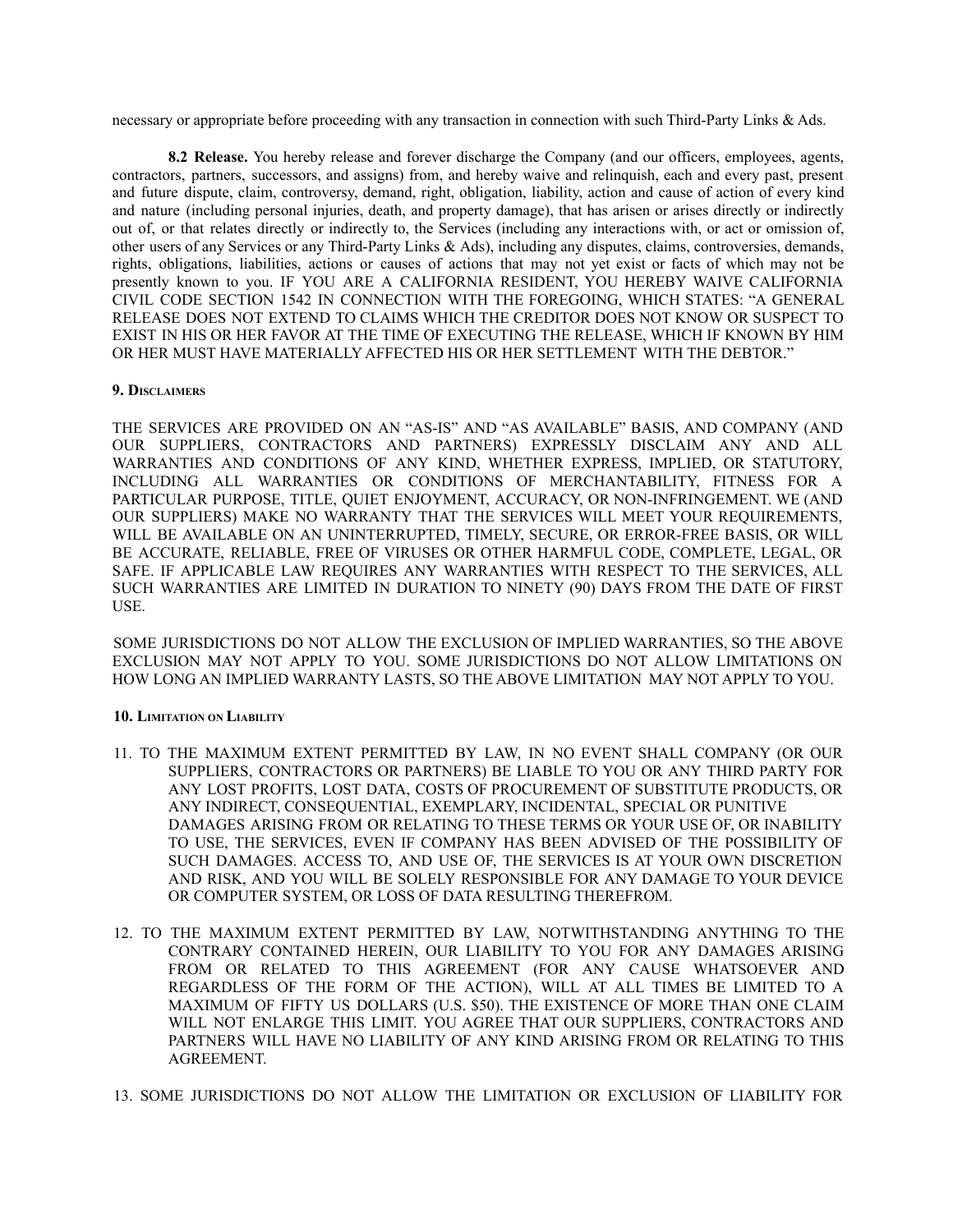## INCIDENTAL OR CONSEQUENTIAL DAMAGES, SO THE ABOVE LIMITATION OR EXCLUSION MAY NOT APPLY TO YOU.

**14. TERM AND TERMINATION.** Subject to this Section, these Terms will remain in full force and effect while you use any Services. We may suspend or terminate your rights to use the Services (including your Account) at any time for any reason at our sole discretion, including for any use of the Services in violation of these Terms. Upon termination of your rights under these Terms, your Account and right to access and use the Services will terminate immediately. Company will not have any liability whatsoever to you for any termination of your rights under these Terms. Even after your rights under these Terms are terminated, the following provisions of these Terms will remain in effect: Sections 2.2 through 2.5, Section 3 and Sections 4 through 9.

## 15. DISPUTE RESOLUTION. Please read the provisions in this section (collectively, the "Arbitration Clause") carefully as they are an agreement that relates to dispute resolution via arbitration. It is part of your contract with Company *and af ects your rights. It contains procedures for MANDATORY BINDING ARBITRATION AND A CLASS ACTION WAIVER.*

**15.1 Applicability of Arbitration Clause.** All claims and disputes (excluding claims for injunctive or other equitable relief as set forth below) in connection with the Terms or the use of any product or service provided by the Company that cannot be resolved informally or in small claims court shall be resolved by binding arbitration on an individual basis under the terms of this Arbitration Clause. Unless otherwise agreed to, all arbitration proceedings shall be held in English. This Arbitration Clause applies to you and the Company, and to any subsidiaries, affiliates, agents, employees, predecessors in interest, successors, and assigns, as well as all authorized or unauthorized users or beneficiaries of services or goods provided under the Terms.

**15.2 Notice Requirement and Informal Dispute Resolution.** Before either party may seek arbitration, the party must first send to the other party a written Notice of Dispute (**"Notice"**) describing the nature and basis of the claim or dispute, and the requested relief. A Notice to the Company should be sent to the Company address set forth above. After the Notice is received, you and the Company may attempt to resolve the claim or dispute informally. If you and the Company do not resolve the claim or dispute within thirty (30) days after the Notice is received, either party may begin an arbitration proceeding. The amount of any settlement offer made by any party may not be disclosed to the arbitrator until after the arbitrator has determined the amount of the award, if any, to which either party is entitled.

**15.3 Arbitration Rules.** Arbitration shall be initiated through the American Arbitration Association (**"AAA"**), an established alternative dispute resolution provider (**"ADR Provider"**) that offers arbitration as set forth in this section. If AAA is not available to arbitrate, the parties shall agree to select an alternative ADR Provider. The rules of the ADR Provider shall govern all aspects of the arbitration, including but not limited to the method of initiating and/or demanding arbitration, except to the extent such rules are in conflict with the Terms.

The AAA Consumer Arbitration Rules (**"Arbitration Rules"**) governing the arbitration are available online at www.adr.org or by calling the AAA at 1-800-778-7879. The arbitration shall be conducted by a single, neutral arbitrator. Any claims or disputes where the total amount of the award sought is less than Ten Thousand U.S. Dollars (US \$10,000.00) may be resolved through binding non-appearance-based arbitration, at the option of the party seeking relief. For claims or disputes where the total amount of the award sought is Ten Thousand U.S. Dollars (US \$10,000.00) or more, the right to a hearing will be determined by the Arbitration Rules. Any hearing will be held in a location within 100 miles of your residence, unless you reside outside of the United States, and unless the parties agree otherwise. If you reside outside of the U.S., the arbitrator shall give the parties reasonable notice of the date, time and place of any oral hearings. Any judgment on the award rendered by the arbitrator may be entered in any court of competent jurisdiction. If the arbitrator grants you an award that is greater than the last settlement offer that the Company made to you prior to the initiation of arbitration, the Company will pay you the greater of the award or \$2,500.00. Each party shall bear its own costs (including attorney's fees) and disbursements arising out of the arbitration and shall pay an equal share of the fees and costs of the ADR Provider.

**15.4 Additional Rules for Non-Appearance Based Arbitration.** If non-appearance based arbitration is elected, the arbitration shall be conducted by telephone, online and/or based solely on written submissions; the specific manner shall be chosen by the party initiating the arbitration. The arbitration shall not involve any personal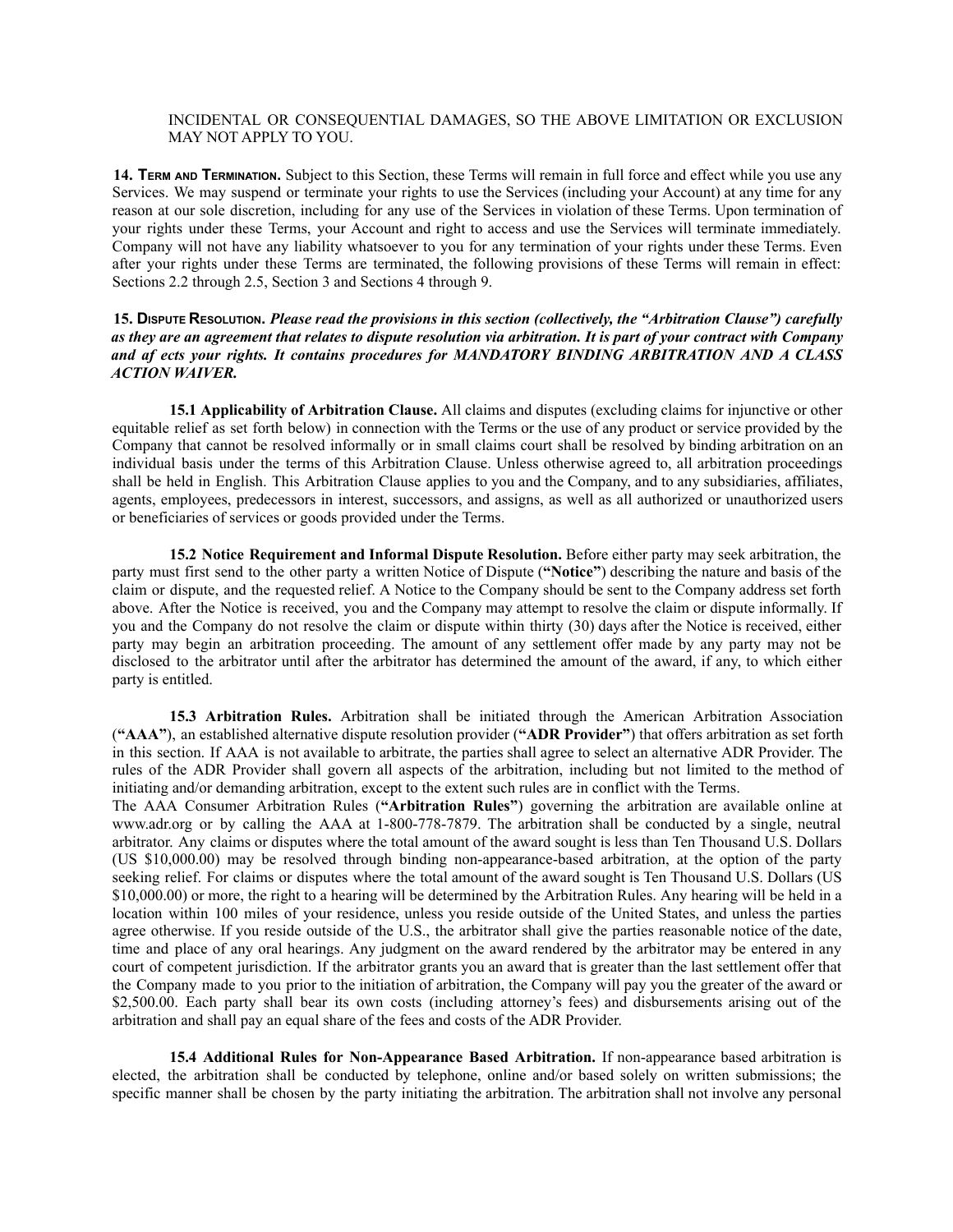appearance by the parties or witnesses unless otherwise agreed by the parties.

**15.5 Time Limits.** If you or the Company pursue arbitration, the arbitration action must be initiated and/or demanded within the statute of limitations (i.e., the legal deadline for filing a claim) and within any deadline imposed under the AAA Rules for the pertinent claim.

**15.6 Authority of Arbitrator.** If arbitration is initiated, the arbitrator will decide the rights and liabilities, if any, of you and the Company, and the dispute will not be consolidated with any other matters or joined with any other cases or parties. The arbitrator shall have the authority to grant motions dispositive of all or part of any claim. The arbitrator shall have the authority to award monetary damages, and to grant any non-monetary remedy or relief available to an individual under applicable law, the AAA Rules, and the Terms. The arbitrator shall issue a written award and statement of decision describing the essential findings and conclusions on which the award is based, including the calculation of any damages awarded. The arbitrator has the same authority to award relief on an individual basis that a judge in a court of law would have. The award of the arbitrator is final and binding upon you and the Company.

**15.7 Waiver of Jury Trial.** THE PARTIES HEREBY WAIVE THEIR CONSTITUTIONAL AND STATUTORY RIGHTS TO GO TO COURT AND HAVE A TRIAL IN FRONT OF A JUDGE OR A JURY, instead electing that all claims and disputes shall be resolved by arbitration under this Arbitration Clause. Arbitration procedures are typically more limited, more efficient and less costly than rules applicable in a court and are subject to very limited review by a court. In the event any litigation should arise between you and the Company in any state or federal court in a suit to vacate or enforce an arbitration award or otherwise, YOU AND THE COMPANY WAIVE ALL RIGHTS TO A JURY TRIAL, instead electing that the dispute be resolved by a judge.

**15.8 Waiver of Class or Consolidated Actions.** ALL CLAIMS AND DISPUTES WITHIN THE SCOPE OF THIS ARBITRATION CLAUSE MUST BE ARBITRATED OR LITIGATED ON AN INDIVIDUAL BASIS AND NOT ON A CLASS BASIS, AND CLAIMS OF MORE THAN ONE CUSTOMER OR USER CANNOT BE ARBITRATED OR LITIGATED JOINTLY OR CONSOLIDATED WITH THOSE OF ANY OTHER CUSTOMER OR USER.

**15.9 Confidentiality.** All aspects of the arbitration proceeding, including but not limited to the award of the arbitrator and compliance therewith, shall be strictly confidential. The parties agree to maintain confidentiality unless otherwise required by law. This paragraph shall not prevent a party from submitting to a court of law any information necessary to enforce this Agreement, to enforce an arbitration award, or to seek injunctive or equitable relief.

**15.10 Severability.** If any part or parts of this Arbitration Clause are found under the law to be invalid or unenforceable by a court of competent jurisdiction, then such specific part or parts shall be of no force and effect and shall be severed and the remainder of the Agreement shall continue in full force and effect.

**15.11 Right to Waive.** Any or all of the rights and limitations set forth in this Arbitration Clause may be waived by the party against whom the claim is asserted. Such waiver shall not waive or affect any other portion of this Arbitration Agreement.

**15.12 Survival of Agreement.** This Arbitration Clause will survive the termination of your relationship with Company.

**15.13 Small Claims Court.** Notwithstanding the foregoing, either you or the Company may bring an individual action in small claims court.

**15.14 Emergency Equitable Relief.** Notwithstanding the foregoing, either party may seek emergency equitable relief before a state or federal court in order to maintain the status quo pending arbitration. A request for interim measures shall not be deemed a waiver of any other rights or obligations under this Arbitration Clause.

**15.15 Claims Not Subject to Arbitration.** Notwithstanding the foregoing, claims of defamation, violation of the Computer Fraud and Abuse Act, and infringement or misappropriation of the other party's patent, copyright,